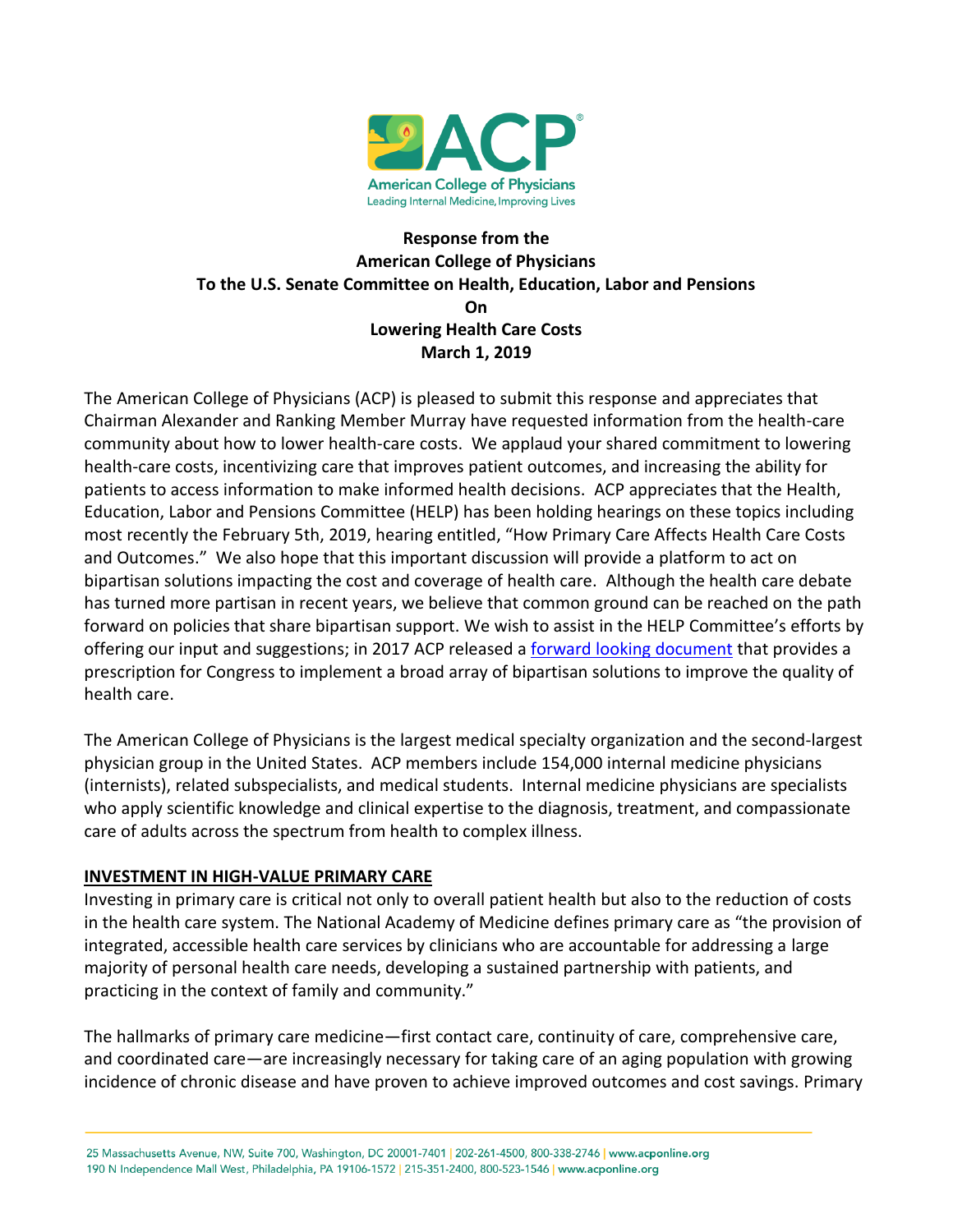care physicians provide not only the first contact for a person with an undiagnosed health concern but also the continued care of varied medical conditions, not limited by cause, organ system, or diagnosis.

For many patients, primary care physicians are the first point of contact within the healthcare system. This means they are often the first to see depression, early signs of cancer or chronic disease, and other health concerns. They ensure patients get the right care, in the right setting, by the most appropriate clinician, and in a coordinated way. The two specialties that provide the majority of adult primary care in the United States are internal medicine and family medicine. Internal medicine physicians are specialists who apply scientific knowledge and clinical expertise to the diagnosis, treatment, and compassionate care of adults across the spectrum from health to complex illness. They provide both acute and long-term comprehensive care in the office and the hospital, managing both common and complex or unusual illnesses of adolescents, adults, and the elderly. Internists receive indepth training in the diagnosis and treatment of conditions that affect all organ systems. Internists are specially trained to solve puzzling diagnostic problems and manage patients in both acute and chronic situations where several illnesses may occur and interact at the same time. They are also trained in *the essentials of primary care internal medicine*, which incorporate an understanding of disease prevention, wellness, substance abuse, and mental health.

The data clearly shows the importance of primary care:

- U.S. adults who have a primary care physician have 19 percent lower odds of premature death than those who only see specialists for their care;
- Adults who see primary care physicians also have 33 percent lower health care costs;
- States with higher ratios of primary care physicians to population have better health outcomes, including decreased mortality from cancer, heart disease, or stroke;
- $\bullet$  Medicare spending is also lower in states with more primary care physicians.<sup>1</sup>

Without primary care, the health care system would become increasingly fragmented and inefficient leading to poorer quality care at higher costs. Several years ago, ACP released a comprehensive annotated summary of more than 100 studies,<sup>2</sup> conducted over the past two decades in the United States and abroad, that shows that the availability of primary care is consistently associated with better outcomes and lower costs of care. In the United States, primary care is only seven percent of healthcare spending and specialists outnumber primary care physicians 2 to 3:1. In other countries, where primary care is 20 percent of health care spending and the specialist to primary care physicians' ratio is 1:1, per capita costs are lower and outcomes are better where there is primary care access.<sup>3</sup> Accordingly, ACP has committed to the Patient Centered Primary Care Collaborative's, "[Consensus](https://www.pcpcc.org/sites/default/files/resources/PCPCC%20Consensus%20Recommendations%20on%20Primary%20Care%20Investment%20Aug%202018.pdf)  [Recommendations on Increasing Primary Care Investment](https://www.pcpcc.org/sites/default/files/resources/PCPCC%20Consensus%20Recommendations%20on%20Primary%20Care%20Investment%20Aug%202018.pdf)" in order to support initiatives to provide more funding and resources to primary care.

Given the importance of primary care and its value in reducing costs and improving outcomes, multifaceted and comprehensive range of policies—which will be explored in greater depth below—are necessary to retain, attract, and support physicians going into primary care, which would encompass:

- Increased funding and reforms to Medicare Graduate Medical Education (GME) program;
- Medicare payment policy to supporting high value primary care;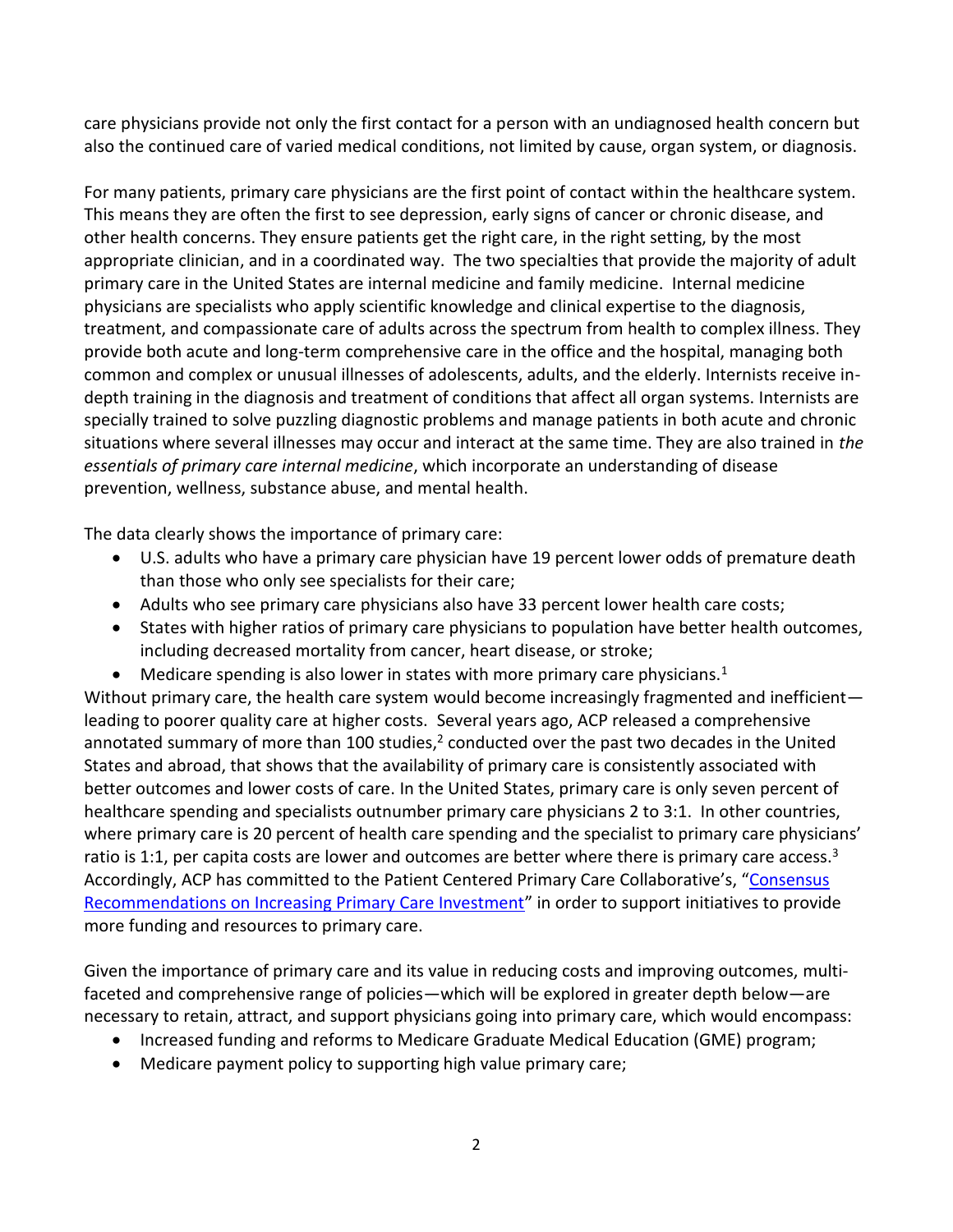- Authorization and funding for primary care training programs, the NHSC, and other federal programs to train and retain physicians in primary care;
- Reduction in the administrative burdens imposed on primary care physicians;
- An explicit decision to increase the overall share of federal investments in health to supporting primary care.

**Promote high value care assessments to guide clinical decision making**. In order to bring greater value for the primary care dollars spent, ACP strongly supports the implementation of high-value care principles into day-to-day clinical decision making of physicians. Therefore, we recommend that our clinical practice guidelines, clinical guidance statements, and best practice advice be actively incorporated into decision-support systems. We also recommend the use of our **High-Value Care** [Coordination \(HVCC\) toolkit](https://www.acponline.org/clinical-information/high-value-care/resources-for-clinicians/high-value-care-coordination-hvcc-toolkit/high-value-care-coordination-project) as a practical approach that clinicians can take to ensure high-value care. The HVCC Toolkit provides resources to facilitate more effective and patient-centered communication between primary care and subspecialist doctors. This toolkit includes pertinent data sets for referrals, model out-patient referral request and response checklists, ways to ensure patient- and familycentered discussions with patients regarding their decision process, and care coordination agreements. The HVCCC toolkit was developed under the direction of ACP's Council of Subspecialty Societies and informed by the ACP policy paper, [The Patient-Centered Medical Home Neighbor: The Interface of the](https://www.acponline.org/sites/default/files/documents/acp_policy/policies/pcmh_interface_subspecialty_practices_2010.pdf)  [Patient-Centered Medical Home with Specialty/Subspecialty Practices.](https://www.acponline.org/sites/default/files/documents/acp_policy/policies/pcmh_interface_subspecialty_practices_2010.pdf)

**Promote evidence-based benefit design by applying comparative effectiveness research to coverage decisions and cost-sharing**. The College supports evidence-based benefit design by applying comparative effectiveness research to coverage decisions and cost-sharing. The College strongly supports evidence-based benefits design and continues to support the role of Patient Centered Outcomes Research Institute (PCORI) and the Agency for Healthcare Research and Quality (AHRQ) in conducting comparative effectiveness research and disseminating evidence-based methods for clinical practice, coverage and pricing decisions, and cost-sharing and benefit design. Congress should reauthorize PCORI funding, which expires after the 2019 fiscal year, for at least 10 years to continue its mission of comparative effectiveness research available to all clinicians. In addition, Congress should fund AHRQ at \$460 million for FY2020 to achieve the level of resources it had before the agency's funding was cut back after the 2010 fiscal year.

**Continue to support the critical role played by the Center for Medicare and Medicaid Innovation (CMMI) in testing and funding value-based payment and delivery models.** The College strongly supports CMMI and its essential role in developing, financing, implementing, evaluating, and expanding innovative physician-led Advanced Alternative Payment Models (APMs) as authorized by MACRA, as well as in the broader context of value-based payment and delivery system reform. ACP encourages the Centers for Medicare and Medicaid Services (CMS) to fully use its authority under CMMI and the Physician-Focused Payment Model Technical Advisory Committee (PTAC) process to expand the availability of Advanced APMs and other models. The creation of additional APMs, including those that are specialist/subspecialist-focused, would provide additional pathways for practices to transition from traditional fee-for-service (FFS) to more valued-oriented payment approaches. It is also imperative that CMMI continues to have adequate funding to support its critical role in QPP and the movement toward value-based payment.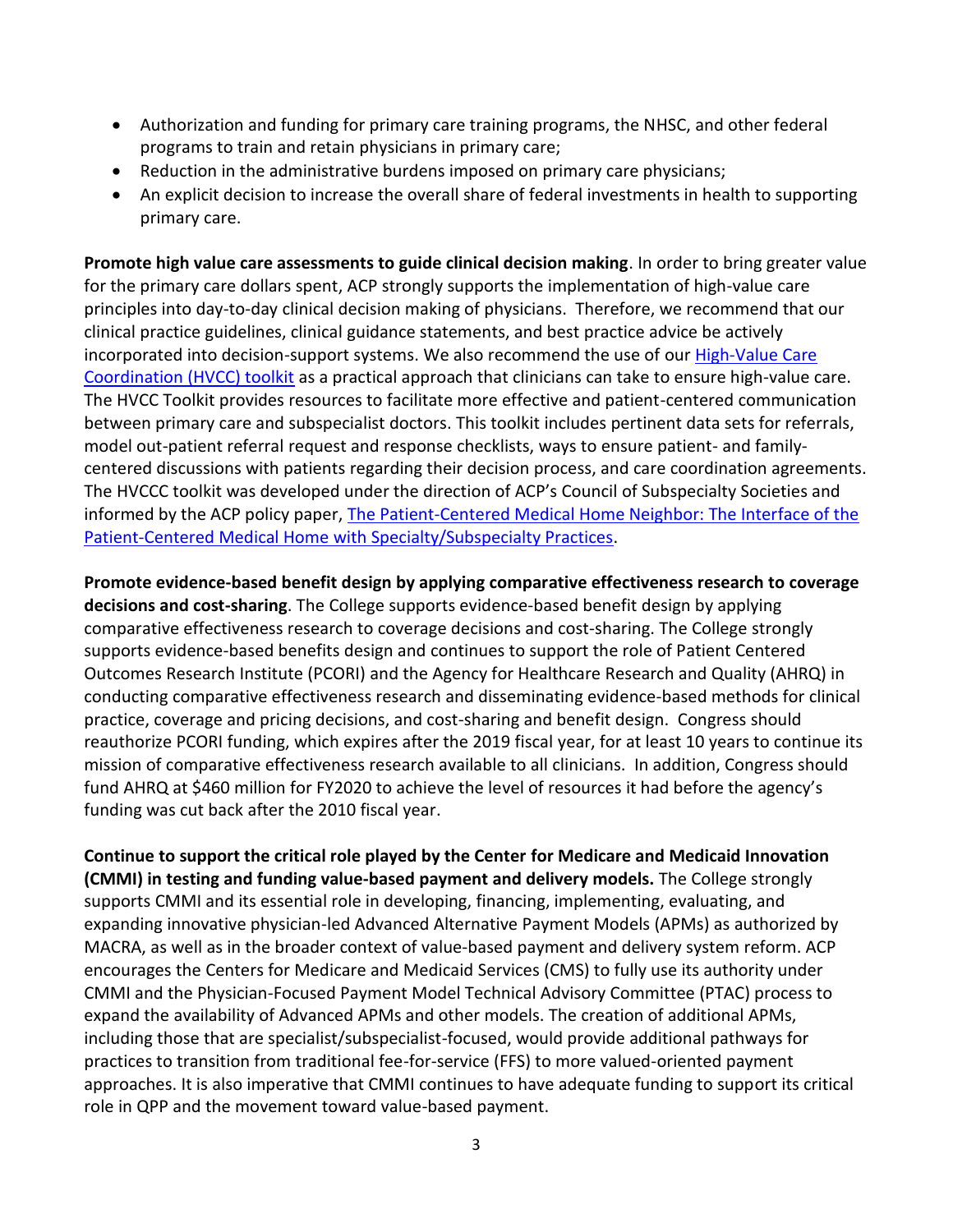**Promote greater transparency in pricing and outcomes of care.** In 2017 with [Improving Health Care](https://www.acponline.org/acp_policy/policies/improving_health_care_efficacy_and_efficiency_through_increased_transparency_2017.pdf)  [Efficacy and Efficiency Through Increased Transparency,](https://www.acponline.org/acp_policy/policies/improving_health_care_efficacy_and_efficiency_through_increased_transparency_2017.pdf) ACP made several recommendations that would help contain costs for patients. ACP offers considerable guidance for health plans, clinicians, hospitals, and states to help patients by recommending valuable tools to lower costs and avoid the surprise bill: 1) Increased transparency of reliable and valid price information; 2) maintenance of accurate health-plan list of whether a physician is in-network and estimated out-of-pocket costs; 3) development of patient decision-making tools that include estimated price and other data; 4) legislative action at the state level to standardize all payer claims databases (APCD); 5) expansion of APCDs to handle other data from other sources; 6) state-level legislation to prohibit "gag clauses" that prevent the transparency of health data for the patient; 7) grants to states to develop APCDs; 8) support of processes to reduce risk of surprise bills; and 9) legislation that includes support for increased transparency, access to dispute resolution, and adequate assessment of economic impacts on all parties.<sup>4</sup>

ACP also states that network adequacy needs to be not only examined but also addressed so that there are enough in-network physicians in all settings.<sup>5</sup> Health plans also have an affirmative obligation to pay fairly and appropriately for services provided in-network and out-of-network, and regulators should ensure network adequacy in all fields, including emergency care.<sup>6</sup> Evidence exists that narrow networks contribute to higher out-of-network costs. Adequate access to all types of care in the health plan's network could help reduce surprise billing and the need for out-of-network services. Currently, many patients may have no choice but to utilize out-of-network facilities and services, such as in emergency situations.<sup>7</sup>

## **EXPAND ACCESS AND COVERAGE**

While investing in high-value primary care is vitally important, access and coverage for that care need to be not only maintained but expanded. Currently insured individuals should not lose their coverage as a result of any action or inaction by Congress or the administration. ACP would like Congress to support policies that: 1) Ensure uninterrupted coverage and benefits for the more than 20 million individuals and families covered in states that have expanded Medicaid or purchased qualified health plans offered in the exchanges; 2) Ensure continued and sufficient federal funding to support Medicaid expansion as currently available; 3) Ensure that changes are not made to federal Medicaid funding that would erode benefits, eligibility, or coverage compared to current law; 4) Ensure that waivers and other proposals that address Medicaid coverage should be aligned with ACP policy; 5) Ensure that premium and cost-sharing subsidies are sufficient to make coverage affordable and accessible, especially for vulnerable patients like children and adults with special health care needs, the elderly, and low-income individuals and families; and 6) Ensure that the value of current subsidies should not be eroded.

**Patient protections and essential health benefits should remain in place.** The administrative rulemaking process is being used to change and ultimately weaken coverage protections in the Affordable Care Act (ACA), which will lead to higher costs. The College commented on the 2020 Benefit and Payment Parameters proposed rule to support the patient-centered prescription drug substitution, restrictions on the sale of short-term, limited duration plans, access to medication-assisted treatment,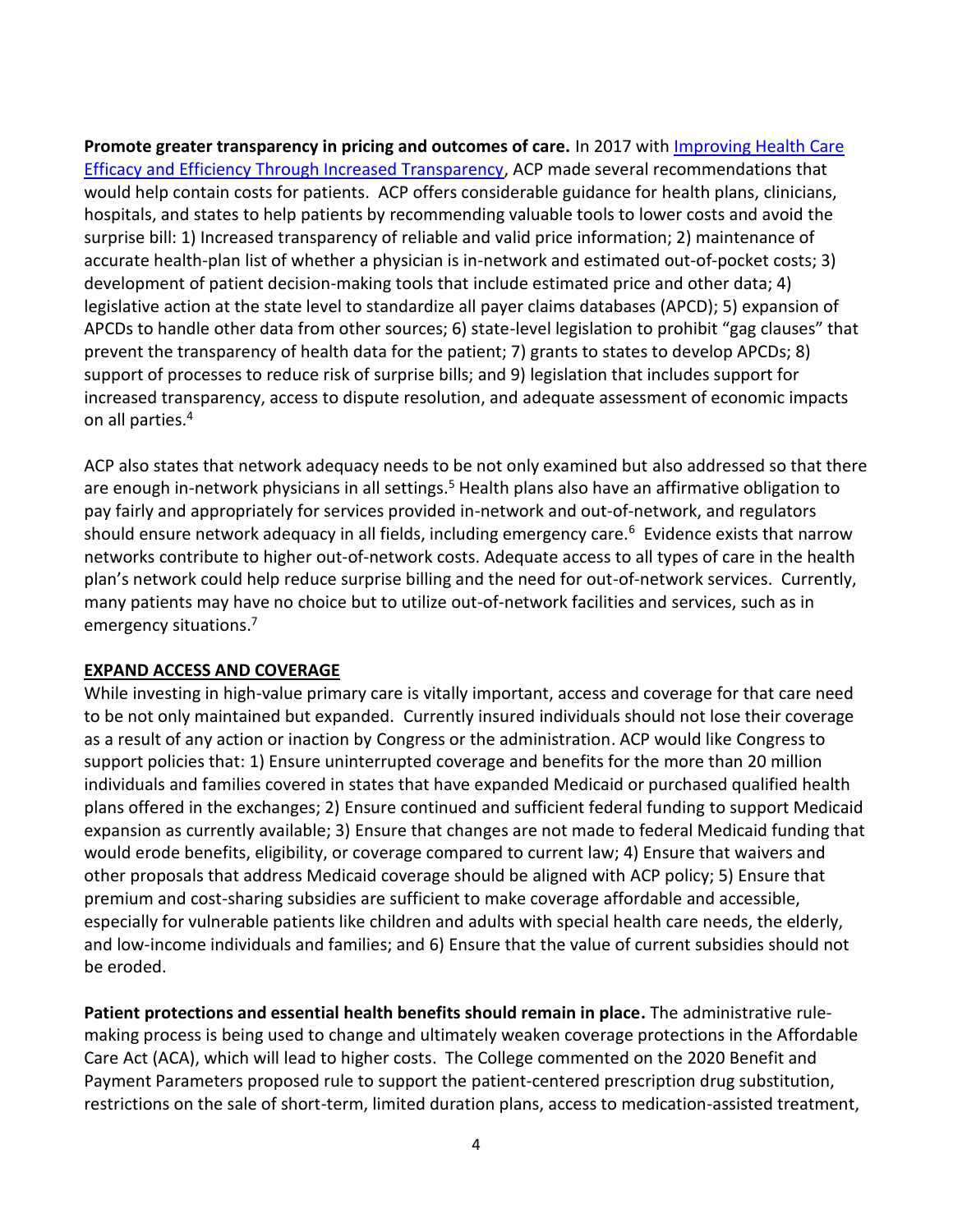and efforts to make insurance more affordable. ACP also offered concerns about Association Health Plans Proposed Rule because it allows small businesses and the self-employed to join health plans governed by large group market rules, circumventing the individual and small group health insurance market regulations established by the ACA. ACP's [comments](https://www.acponline.org/acp_policy/letters/letter_to_cms_on_short_term_insurance_plans_2018.pdf) regarding the Short-Term, Limited-Duration (STLD) proposed rule expressed great concern about extending short-term, limited-duration insurance, because these plans would be exempt from the ACA requirements on essential health benefit coverage, prohibition on pre-existing condition exclusions, rate restrictions, and others. The CMS Office of Actuary estimates that broadening access to extended STLD plans will cause marketplace premiums to increase and federal spending to rise by over \$38 billion over the next 10 years.<sup>8</sup> ACP also strongly opposed Inadmissibility on Public Charge Grounds rule, because widening public charge determinations to include Medicaid, the Medicare Part D Low-Income Subsidy Program, the Supplemental Nutrition Assistance Program, and potentially the Children's Health Insurance Program (CHIP), among others in this way, would make it much more likely that lawfully present immigrants and those seeking to lawfully immigrate to the U.S. could be denied lawful permanent resident status, be denied visas, or even be deported, merely on the basis of seeking essential health, nutrition, and housing services for themselves or their families.

ACP has opposed Medicaid work requirement waivers in several states. ACP policy states that workrelated or job search activities should not be a condition of eligibility for Medicaid. Assistance in obtaining employment can appropriately be made available provided that it is not a requirement for Medicaid eligibility. Work requirements will impose an unnecessary and unjustified burden on patients to document that they are eligible for an exemption and an unnecessary and unjustified burden on physicians who may be asked to attest that their patients have an exempted medical condition. Work requirements are inconsistent with the mission and purpose of the Medicaid program. ACP participated in an amicus brief for Stewart v. Azar, a lawsuit brought by a group of Kentucky Medicaid enrollees. The brief expressed concern that thousands of enrollees would lose Medicaid coverage because of the work requirement, higher premiums, and other provisions in the state's Kentucky HEALTH waiver. Additionally, "partial" Medicaid expansion may also increase federal spending, because those with incomes in the 100-138% federal poverty level would be covered by marketplacebased coverage that is fully funded by the federal spending.<sup>9</sup>

The continued regulatory efforts to allow sale of insurance that does not meet the ACA's benefit requirements represent a very substantial threat to coverage, putting patients at risk of purchasing health insurance that does not cover the care they need should they get sick, and driving up premiums in the individual insurance market as healthy persons leave the ACA-compliant plans to purchase the less costly AHPs or short-term plans.

**Insurance Market Stabilization.** Rather than permitting the administration to weaken coverage and diminish access, Congress should act decisively to stabilize the market, which would help reduce costs. The health insurance marketplace remains unstable in many parts of the country. Several insurers have exited from the exchange markets in recent years, and those who remain are evaluating the stability of the markets to determine future participation. Numerous studies highlight consumer inability to afford health insurance. For consumers, costs continue to rise, forcing difficult decisions regarding how many family resources to devote to health. The Health Care Cost Institute reported that, in 2016, consumer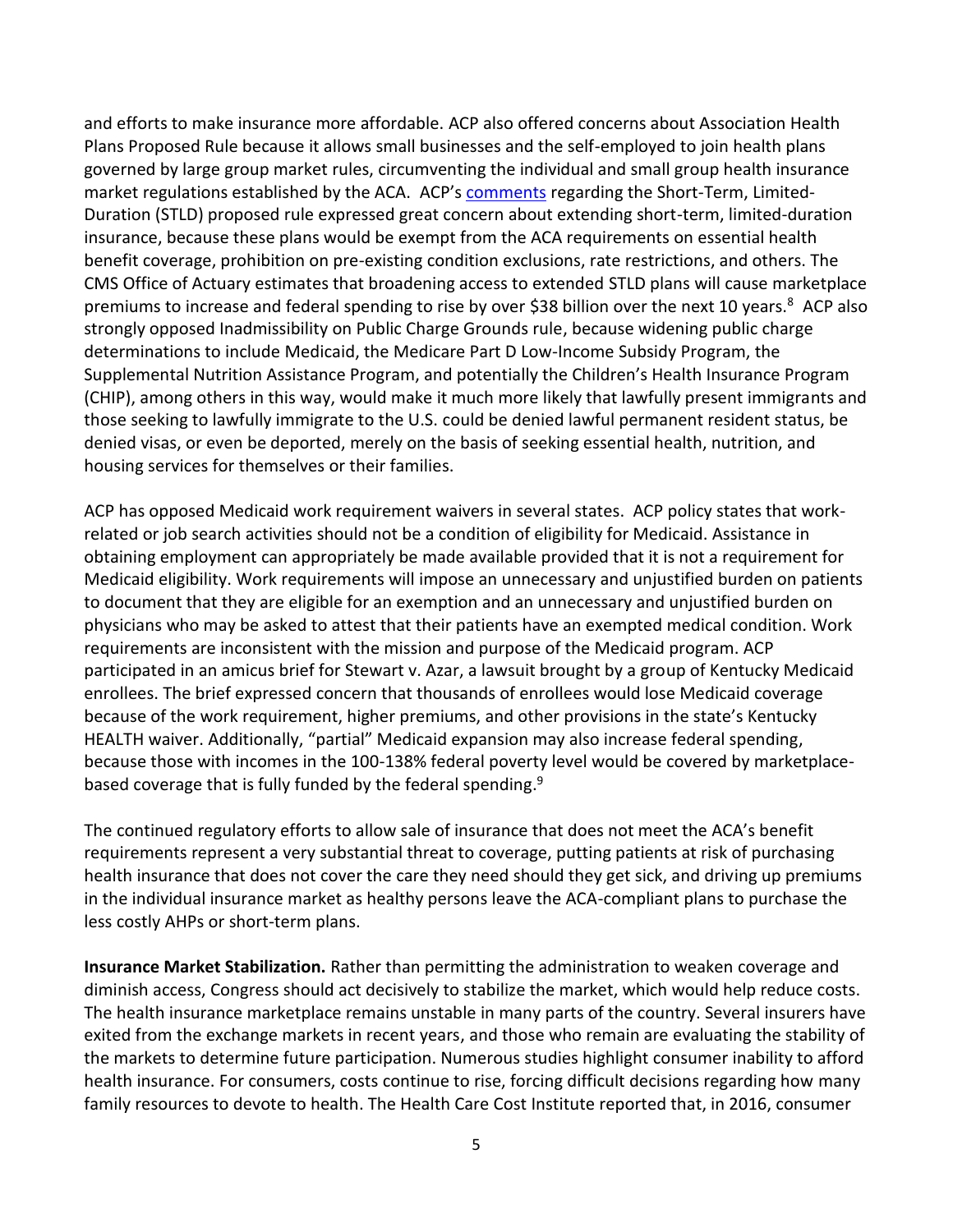out-of-pocket (OOP) spending per person increased, even while growing more slowly than total spending.<sup>10</sup> This slowdown in the rate of OOP spending masked the underlying issue: prices continue to rise at an unsustainable rate. $11$  Prices are too high and costs for consumers are rising.

ACP believes principles for federal stabilization of state health insurance markets should: 1) Ensure that premium and cost-sharing subsidies are sufficient to make coverage affordable and accessible, especially for vulnerable patients, like children and adults with special health care needs, older adults, and low-income individuals and families; 2) Develop a long-term solution to the cost-sharing reduction (CSR) payment issue that ensures that insurers are able to meet their legal obligation to reduce deductibles and co-pays for lower-income persons, without further destabilizing the markets by prohibiting practices used by states and insurers to protect subsidized individuals from having to pay more for their coverage; 3) Continue reinsurance and other premium stabilization programs and develop and sufficiently fund long-term premium stabilization programs to enhance the availability of affordable premiums and encourage insurer participation; 4) Enhance outreach and education efforts with adequate funding to encourage a better risk pool and prevent low enrollment, higher premiums, and market destabilization; 5) Reject the expansion of association health plans (AHPs) and short-term, limited-duration insurance (STLDI) plans that are exempt from consumer protections and insurance regulations provided under current law; 6) Ensure incentives for young adults to buy coverage and participate in insurance pools; 7) Expand competition and consumer choice by supporting health insurance exchanges' ability to offer a public insurance option that reimburses physicians at rates which are no less than those of traditional Medicare.<sup>12</sup>

### **SUPPORT A WELL-TRAINED PHYSICIAN WORKFORCE WITH AN EMPHASIS ON HIGH-VALUE PRIMARY CARE**

With the enhancement of high-value primary care and the expansion of coverage, the supply of the primary care clinician workforce, including physicians, will need to be increased. Unfortunately, the existing primary care workforce is poorly distributed. The nation needs workforce policies that include sufficient support to educate and train a supply of health professionals that meets the nation's health care needs and prioritizes physician specialties where millions of patients lack access, including internal medicine specialists trained in comprehensive primary care and armed with the skills needed to treat an aging population with multiple chronic diseases. There are 6,708 primary care Health Provider Shortage Areas (designated by the Health Resources and Services Administration (HRSA) as having shortages of primary medical care, dental, or mental health providers and may be geographic (a county or service area), demographic (low income population), or institutional (comprehensive health center, federally qualified health center or other public facility). According to the Association of American Medical Colleges, the primary care shortage is even worse. AAMC's 2018 findings show a shortfall of between 14,800 and 49,300 primary care physicians by 2030. Over 67 million Americans are impacted by the lack of access to primary care.

Congress should ensure necessary funding for vital federal programs/initiatives designed to support primary care and ensure an adequate physician workforce, including: Title VII Health Professions Primary Care Training and Enhancement (PCTE) grants, the National Health Service Corps (NHSC), and the Teaching Health Centers Graduate Medical Education (THCGME) program. Congress should also make changes to the Graduate Medical Education (GME) Program.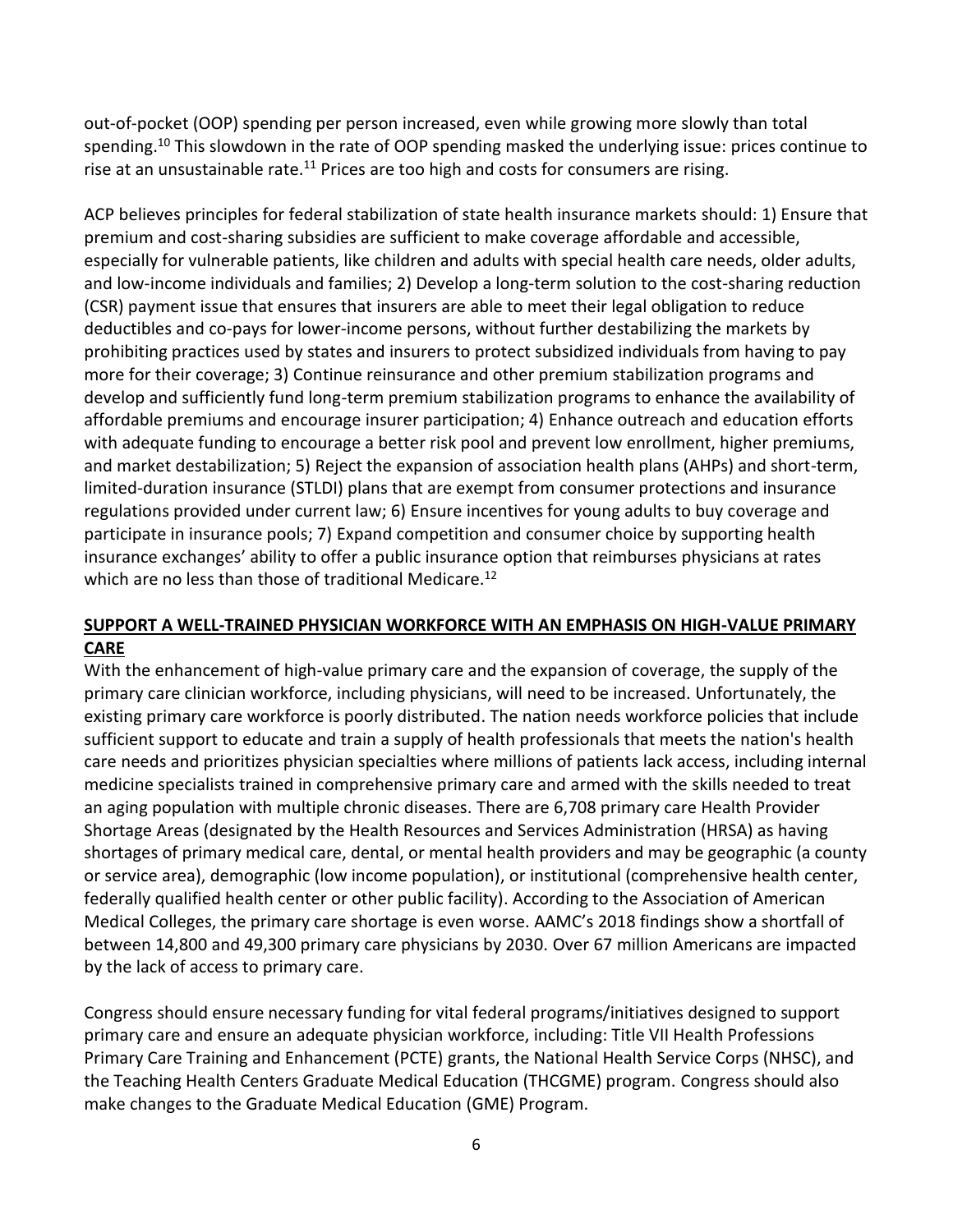**Primary Care Training and Enhancement (PCTE).** The PCTE program is the only source of federal training dollars available for general internal medicine, general pediatrics, and family medicine. PCTE received \$48.92 million in FY2019, the same as the FY2018 level, after a much needed and welcome \$10 million increase over the FY2017 enacted level. General internists, who have long been at the frontline of patient care, have benefitted from Title VII training models emphasizing interdisciplinary training that have helped prepare them to work with other health professionals. Congress should fund the program at \$71 million in FY2020 in order to maintain and expand the pipeline for individuals training in primary care.

**The National Health Service Corps (NHSC) Supports the Primary Care Workforce.** The NHSC provides scholarships and loan forgiveness to 5,711 providers and has a field strength of 10,200 primary care medical, dental, and mental and behavioral health professionals training in rural, urban, and frontier communities (FY2017). In return, health care providers serve for a period of service in a Health Professional Shortage Area (HPSA). The NHSC services a vital purpose in helping to ease this workforce shortage through its scholarships and its loan forgiveness program that helps bring health care to those who need it most. More than 50,000 clinicians have served in the NHSC since its inception. From FY2011 through FY2017, the most recent year of final data available, the NHSC offered more than 39,000 loan repayment agreements and scholarship awards to individuals who agreed to serve for a minimum of two years in a HPSA. Today, nearly 10,200 NHSC members provide care to more than 11 million people.

Though these numbers are substantial, it will likely not be enough to meet the soaring demand for primary care, and continued and stable funding is essential to the future of the program's mission. The NHSC has faced a steep "primary-care cliff" in 2015, 2017, and now in 2019, in which funding completely drops off unless Congress acts to reauthorize it. This short-term funding situation is detrimental to the NHSC's operations and its programs have suffered the consequences of lurching from one short-term funding authorization to another, lacking the needed stability of long-term funding and endangering physician training and patients in underserved communities. Accordingly, ACP believes that it is imperative that Congress reaches bipartisan agreement to reauthorize funding for the NHSC and other essential health programs over the long term.

The NHSC is key not only in providing primary care to underserved areas, but also in encouraging clinicians to pursue a career in primary care to help alleviate the primary care provider shortage. NHSC members greatly contribute to their communities by improving the health of the patients they serve. Most (55 percent) NHSC members continue to practice in underserved areas ten years after service. Another study found that six years after service, 26 percent of NHSC participants were located in the very same HPSA of their NHSC service, and 69 percent were in a HPSA location in general. Tuition debt impacts 72 percent of medical students, and they owe a median of \$180,000. With more resources, the NHSC can award more new applications and help medical students pay off debt while providing primary care.

There is overwhelming interest and demand for NHSC programs, and with more funding, the NHSC could fill more primary care clinician needs. In FY2016, there were 2,275 applications for the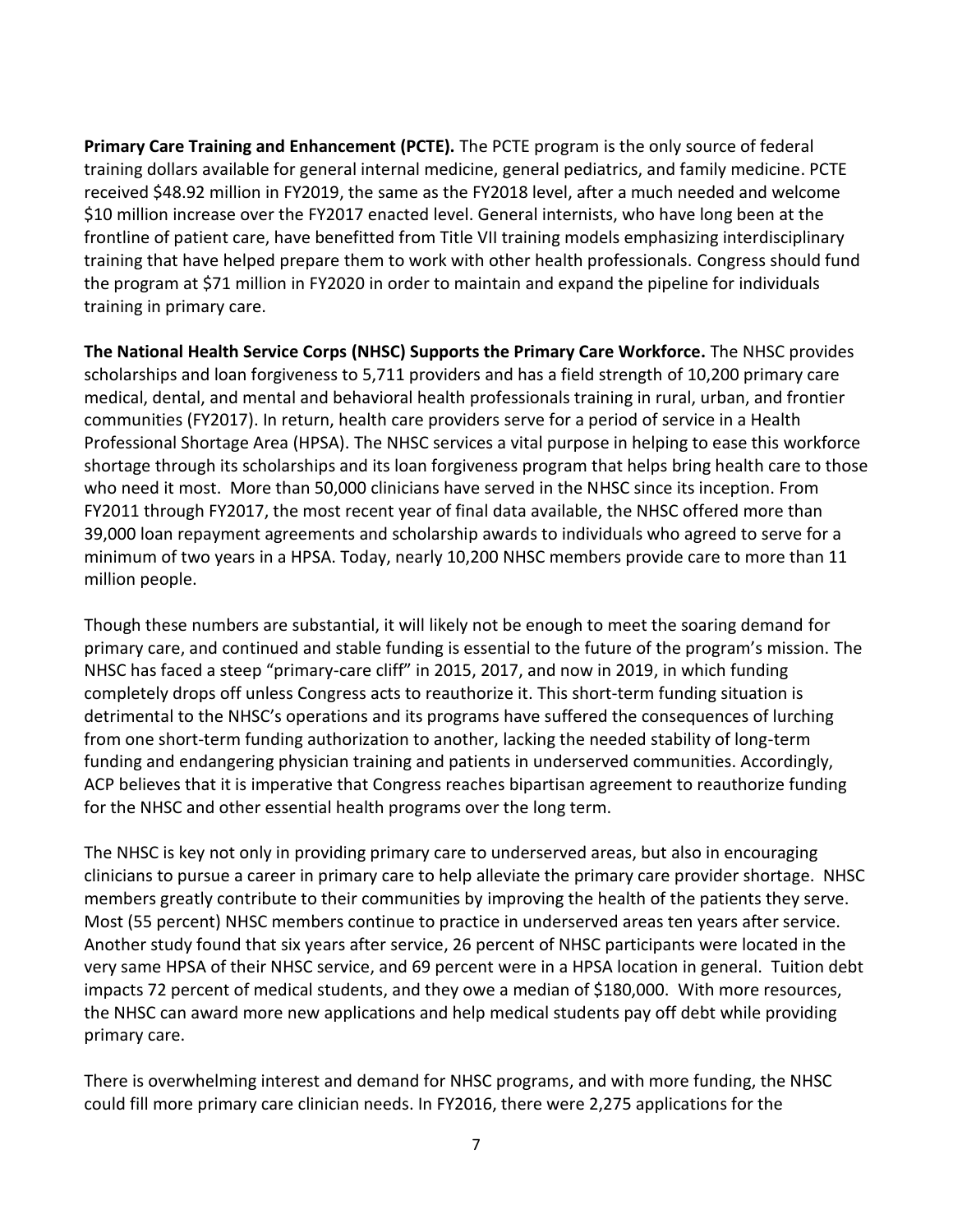scholarship program, yet only 205 awards were made. There were 7,203 applications for loan repayment and only 3,079 new awards. In 2018, 4,605 open NHSC positions could not be filled because NHSC field strength was not enough to meet the needs of every eligible NHSC site.

Accordingly, the College calls on Congress not only to authorize NHSC funding for the long term, but also to increase that funding significantly—essentially double the overall program funding level—to meet the demand that clearly exists. The NHSC needs a stable funding source to continue its efforts of providing primary care in underserved areas; future funding disruptions could mean that the NHSC cannot process new applications or service existing participants. With a doubling of resources, the NHSC could also increase its overall field strength of primary care clinicians, including physicians.

**Teaching Health Centers Graduate Medical Education (THCGME).** The THCGME program was established by the ACA to provide funding for primary care residents in community settings. This program enriches the training of primary care residents by allowing them to see a wide variety of patients in an office-based setting rather than solely in the hospital. As with the NHSC, THCGME funding expires at the end of FY2019. ACP strongly supports the long-term reauthorization of the THCGME program to ensure stable funding.

**Sustain and prioritize graduate medical education (GME) funding.** In 2016, ACP and the Alliance for Academic Internal Medicine developed a comprehensive [proposal](https://annals.org/aim/fullarticle/2520466/financing-u-s-graduate-medical-education-policy-position-paper-alliance) for GME innovation and reform. We urge Congress to develop legislation, inclusive of the policies outlined below, to support training of internal medicine specialists with the skills needed to care for an aging population with multiple chronic diseases and to alleviate the growing problem of millions of Americans lacking access to primary care

Congress should increase the number of GME slots by at least 3,000 per year over five years (approximately 15,000 slots) for specialties facing shortages, including internal medicine, and fully fund and support GME, including lifting the GME caps as needed to permit training an adequate number of primary care physicians, including internal medicine specialists, and physicians in other specialties facing shortages. GME funding needs to be sustained and increased on a prioritized basis, to train more physicians in the specialties with the skills and training needed to care for an aging population with multiple chronic diseases, including training of more internal medicine physician specialists.

Congress should combine Direct GME (DGME) and Indirect Medical Education (IME) into a single, more functional payment program and broaden the GME financing structure to include all payers. Consolidating DGME and IME into one payment by using a single per-resident amount with a geographic adjustment would increase functionality and improve transparency. Have all payers—both public and private—contribute to a financing pool to support residencies that meet the nation's policy goals related to supply, specialty mix, and site of training. All payers and the patients insured by them depend on well-trained medical graduates, medical research, and technical advances from teaching programs to meet the nation's demand for high-quality and accessible care, and accordingly, all payers should contribute to GME funding.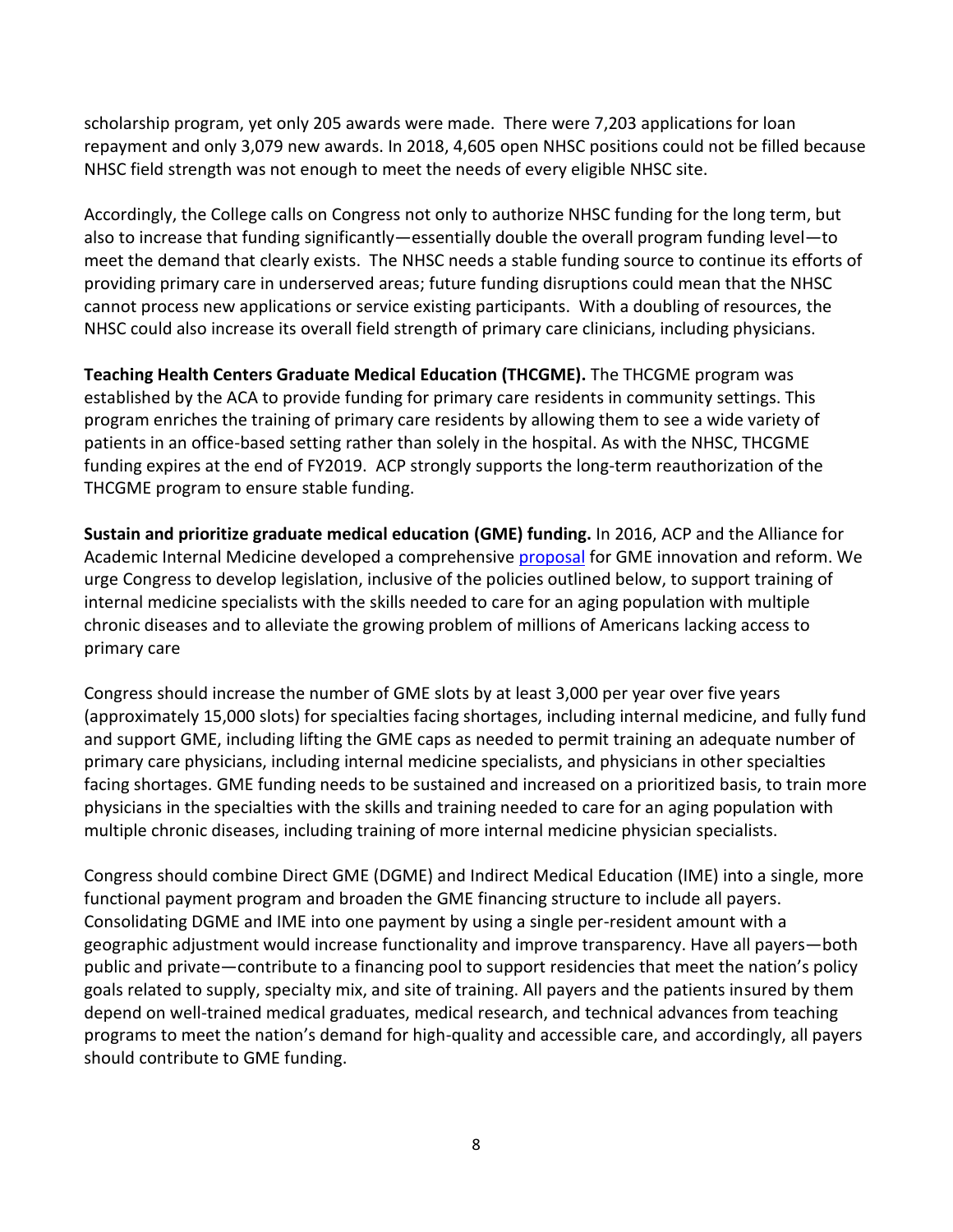Lastly, Congress should Allocate GME funds transparently and specifically to activities that further the educational mission of teaching and training residents and fellows. GME funds should follow trainees into all training settings rather than being linked to the location of service relative to the teaching institutions. Medicare GME payment information should be made publicly available in a concise, timely, and easily accessible report to ensure that these funds are used for the education and training of residents.

#### **REDUCE ADMINSTRATIVE BURDENS ON CLINICIANS AND PATIENTS**

Congress and the administration should implement a framework to formally assess the source, intent, and impact of existing and new administrative tasks imposed by government, private payers, vendors, and other external entities and provide recommendations to reduce, streamline, or eliminate excessive and burdensome tasks. Excessive administrative tasks divert time and focus from more clinically important activities of physicians and their staffs, such as providing actual care to patients and improving quality, and may prevent patients from receiving timely and appropriate care or treatment. In fact, the literature has consistently found that time spent by clinicians and their staff on billing and insurance-related activities is about 3 to 5 hours per week, and time spent on quality measurement and reporting activities is potentially up to 15 hours per week. In addition, administrative tasks are keeping physicians from entering or remaining in primary care and may cause them to decline participation in certain insurance plans. They're also a major contribution to the epidemic of "physician burn-out."

The administration should consider incorporating into federal rulemaking the cohesive framework for assessing administrative tasks outlined in ACP's position paper "[Putting Patients First by Reducing](https://annals.org/aim/fullarticle/2614079/putting-patients-first-reducing-administrative-tasks-health-care-position-paper)  [Excessive Administrative Tasks in Health Care.](https://annals.org/aim/fullarticle/2614079/putting-patients-first-reducing-administrative-tasks-health-care-position-paper)" The framework provides a method for better understanding any given task as well as the foundation for specific recommendations on revising or eliminating administrative tasks entirely. Specifically, the College calls on all external sources of administrative tasks to provide impact statements for public review and comment. For those tasks that cannot be eliminated, they must be regularly reviewed and revised or aligned to reduce any associated burden. All key stakeholders must also collaborate on aligning performance measures to minimize burden; collaborate in making better use of existing health IT to facilitate the elimination, reduction, and alignment of administrative tasks; and focus on value over volume of services when reviewing and aligning or eliminating tasks. More research is needed on the impact of administrative tasks on the US health care system and on evidence-based best practices to help physicians reduce administrative burden within their organizations.

**Improve EHR Interoperability**. Electronic Health Records (EHRs) are meant to house critical data about a patient's health and should facilitate the ability of clinicians to access the data they need to make the best medical decisions for their patients. ACP's recent [comments](https://www.acponline.org/acp_policy/letters/acp_comments_on_onc_draft_health_it_burden_reduction_strategy_2019.pdf) on the Draft Strategy on Reducing Regulatory and Administrative Burden Relating to the Use of Health IT and EHRs to the Office of the National Coordinator for Health Information Technology (ONC) reiterated its ongoing concerns around the federal government's definition of interoperability. Specifically, the College believes the definition and measurement of interoperability should not focus solely on volumes of data transferred or access to every piece of health information ever collected. Interoperability should focus on the breadth and depth of information involved in useful clinical management of patients as they transition through the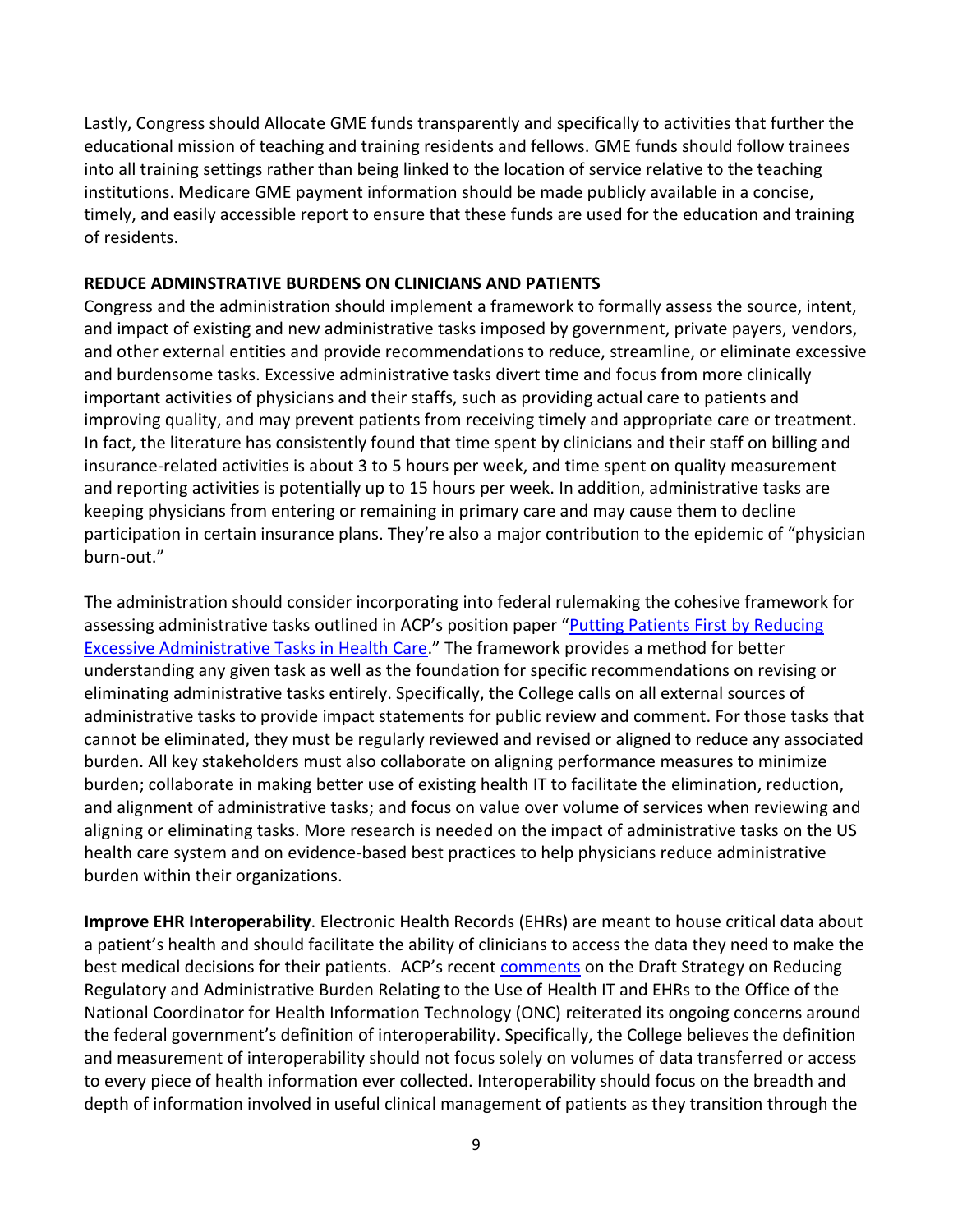healthcare system, the exchange of useful, meaningful data at the point of care, and the ability to incorporate clinical perspective and query health IT systems for up-to-date information related to specific and relevant clinical questions.

Recommendations for the administration to improve interoperability include:

- promoting the adoption of Fast Healthcare Interoperability Resource (FHIR) standards;
- promoting the use of open application programing interface (API) functionality;
- targeting the high-yield clinical data that have shown to be the most useful in current health information exchange practices;
- developing through the ongoing maintenance and publication of the Interoperability Standards Advisory, standards to ensure that important clinical and institutional context moves along with the data elements that are deemed necessary for exchange; and
- promoting best practices for data reconciliation (i.e., develop and universally implement best practices for detailed data reconciliation as well as best practices for medication and other data deduplication to prevent sending back the same information already shared from a data source).

While much discussion has focused on the need for EHRs to be able to effectively communicate with one another (i.e. interoperability), equal attention should be paid to EHRs operating effectively in their own right (i.e. operability). Congress should focus on improving operability in the following areas, all of which currently add unneeded administrative burden on physicians.

**Prior Authorization.** On a daily basis, clinicians are often required to seek approval from a patient's health insurer in order to prescribe a certain medication, known as "prior authorization." This process involves varying forms, data elements, and submission mechanisms and forces the clinician to enter unnecessary data in the EHR or perform duplicative tasks outside of the clinical workflow. Moreover, prior authorization rules are imposed by payers and vary by state with local regulatory requirements affecting and complicating how prior authorization is deployed. This often inhibits clinical decisionmaking at the point of care and creates unnecessary burden. Ideally, the need for prior authorization would decrease as the health care system continues to evolve to a more widespread value-based payment system, particularly for clinicians participating in risk-bearing alternative payment models. A great first step toward the ideal would be for public and private payers and EHR vendors to accept the same clinical definitions for data elements and report formats, and to work transparently with all necessary stakeholders, so that health IT could be programmed to generate and send the necessary prior-authorization criteria automatically.

The College agrees with the ONC's recent recommendation within their draft strategy to reduce health IT burden for payers to disclose publicly, in a searchable electronic format, a payer's requirements (including prior authorization requirements and patient cost-sharing information) for coverage of medical services. This publicly available information will be useful and necessary for vendors to begin to automate the process. Additionally, the various portals of data transmission across payers are a significant burden, and there is a need not only for standardization in processes and requirements, but also for standardization of methods of data transfer across payers. By decreasing time spent on documentation necessary for prior authorizations and allocating that time to more useful and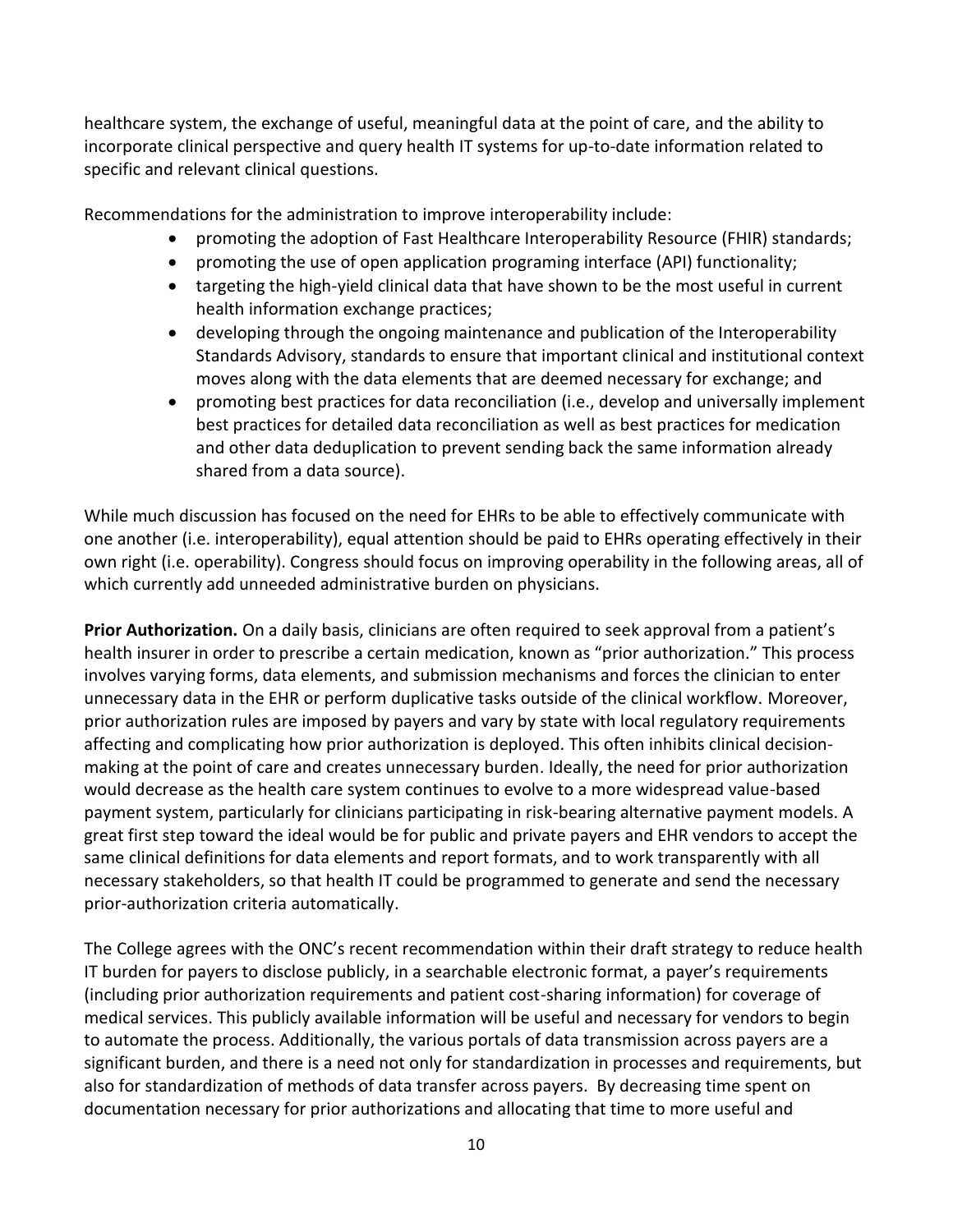productive tasks that improve care, the industry will be able to achieve the end goal of providing highvalue, patient-centered care. If this harmonization of standards and automation of prior-authorization across the industry were achieved, it would dramatically reduce practice costs for data interfaces, reduce the time clinicians and their staff spend completing additional forms, and reduce the time payers spend reviewing prior authorization requests – freeing up time and resources to promote highvalue patient care such as care management services. Congress and the administration should compel public and private payers, EHR vendors, physician organizations, and other necessary stakeholders to collaborate to establish agreed-upon clinical definitions for data elements and report formats.

**Clinical Documentation Guidelines.** The ability of EHRs to collect, display, and share usable information among clinicians and with patients and families is directly impacted by coding and other regulatory requirements. Template-driven documentation originated as a consequence of the 1995 and 1997 Evaluation and Management (E/M) Documentation Guidelines—which redefined the cognitive office visit by what was *documented*, rather than what service is actually provided. EHRs then digitized these templates and created software to make sure that what was required for a particular E/M CPT code (e.g. how physicians report their services) was addressed within the patient record, losing the patient's story along the way. The purpose of clinical documentation should return to supporting excellence in patient care and to preserving the patient narrative.

ACP appreciates the actions taken to reduce documentation burden in CMS's 2019 Physician Fee Schedule (PFS) final rule, but we still have a number of concerns with the payment changes tied to the documentation updates, which are outlined in our comments on the [proposed](https://www.acponline.org/acp_policy/letters/acp_comments_2019_qpp_pfs_proposed_rule_2018.pdf) an[d final](https://www.acponline.org/acp_policy/letters/acp_comments_on_2019_pfs_qpp_final_rule_2018.pdf) 2019 QPP and PFS rules. However, we believe this is a critically important opportunity to improve documentation through enhancements in health IT. Sufficient time is needed to engage the physician community to develop and pilot-test alternatives that improve documentation clarity and value, decrease burden, and further EHR usability, interoperability, and better care – all while maintaining the principle that more complex and time-consuming E/M services must be paid appropriately while simplifying E/M documentation and ensuring program integrity. ACP and other clinical societies should be actively involved in developing guidelines for what is necessary to improve clinical documentation based on elements relevant to their practice and what is needed to optimize clinical care rather than meet billing requirements – and should be involved in the ongoing governance of the established documentation requirements.

Given the opportunity provided in the 2019 PFS, ACP plans to develop resources to promote clinical documentation that tells the patient's story in a meaningful manner and plans to develop strategies for the effective dissemination and uptake of best practices in documentation. Another component of ACP's work in this area is developing specific examples of modifications to EHRs and health IT to improve clinical documentation.

**Integration of PDMP Data.** Clinicians need access to appropriate, timely, and accurate patient information in order to make the best, and most valuable, clinical decisions at the point of care. Unfortunately, the ability to access key information, such as the patient's prescribing history with the state, and to integrate that data into a clinician's EHR is woefully lacking. ACP policy strongly supports reducing administrative burdens associated with the use of prescription drug monitoring programs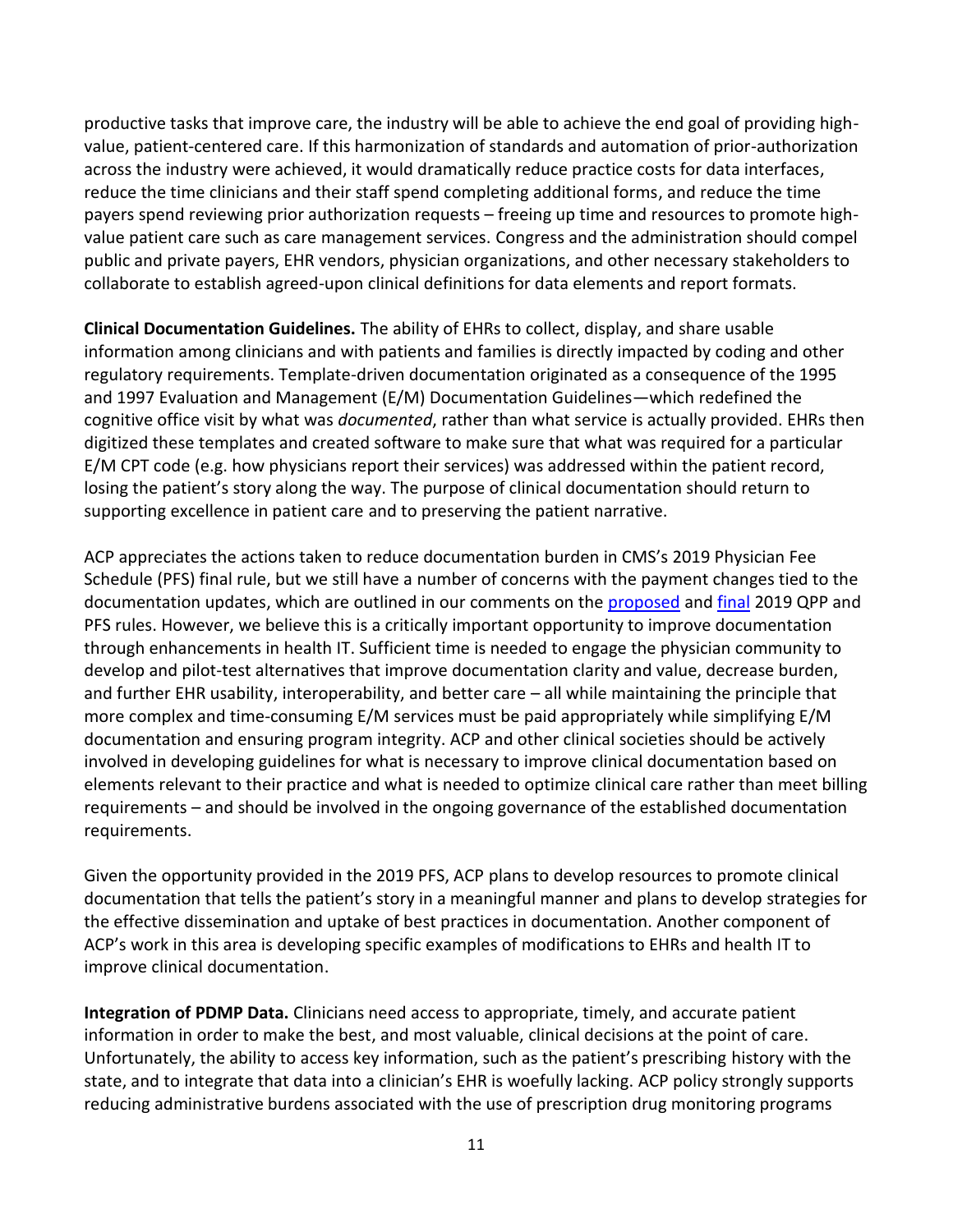(PDMPs), as well as other efforts to improve physician clinical workflow. ACP has long-supported the establishment of a national Prescription Drug Monitoring Program (PDMP), but until such a program is implemented, ACP supports efforts to standardize state PDMPs through the federal National All Schedules Prescription Electronic Reporting (NASPER) program.

# **REDUCE THE COST OF PRSECRIPTION DRUGS**

ACP ha[s stated](https://annals.org/aim/fullarticle/2506848/stemming-escalating-cost-prescription-drugs-position-paper-american-college-physicians) that the best way to ease the burden of prescription drug costs is by promoting policies that encourage competition, transparency, assessment of value, and price negotiation. The public is mostly kept in the dark as to the methodology behind how prescription drug prices are set and how much they actually cost to consumers. Policymakers should support transparency in the pricing, cost, and comparative value of pharmaceutical products, including rigorous transparency standards for drugs developed from taxpayer funded basic research.

**Prevent Practices that impede generics going to market.** ACP provides the following recommendations to Congress to prevent a number of techniques that brand-name drug companies use to block access and approval of generic drugs to compete with their products in the marketplace, including extending market exclusivity, product hopping, evergreening, and pay-for-delay tactics.

- **Data exclusivity periods for biologics-** Pharmaceutical companies claim that long exclusivity periods are needed to support innovation, allow a return on their investment, and promote future innovation. Marketing exclusivity is granted by the FDA upon approval, during which a competitor, typically a generic drug, is prohibited from being marketed. Data exclusivity prohibits a competitor from using the data collected by an originator company to gain approval of their drug.
- **•** Increase oversight of companies that engage in product-hopping or evergreening In these practices, companies prevent generic competition from entering the market by making small adjustments to a drug with no real therapeutic value that grant the company longer patent protection, or companies remove the drug from market, forcing patients to switch to a reformulated version of the same drug.
- **Enforce restrictions against pay-for-delay practices-** Pay for delay, also known as "reverse payment settlement," is a patent settlement strategy in which a patent holder pays a generic manufacturer to keep a potential generic drug off the market for a certain period. The Congressional Budget Office estimated that enacting legislation restricting pay-for-delay settlements would cut the federal deficit by \$4.8 billion over 10 years.

Senators Grassley and Klobuchar recently introduced S. 64, The Preserve Access to Affordable Generics [and Biosimilars Act.](https://www.congress.gov/bill/116th-congress/senate-bill/64/text?q=%7B%22search%22%3A%5B%22pay+for+delay%22%5D%7D&r=2&s=1) This legislation would prohibit brand-name drug companies from compensating generic drug companies to delay the entry of a generic drug into the market. ACP calls for robust oversight and enforcement of pay-for-delay agreement in order to limit anti-competitive behaviors that keep lower-cost alternatives off the market, and we appreciate that Senators Grassley and Klobuchar have introduced legislation with the intent to address these harmful tactics.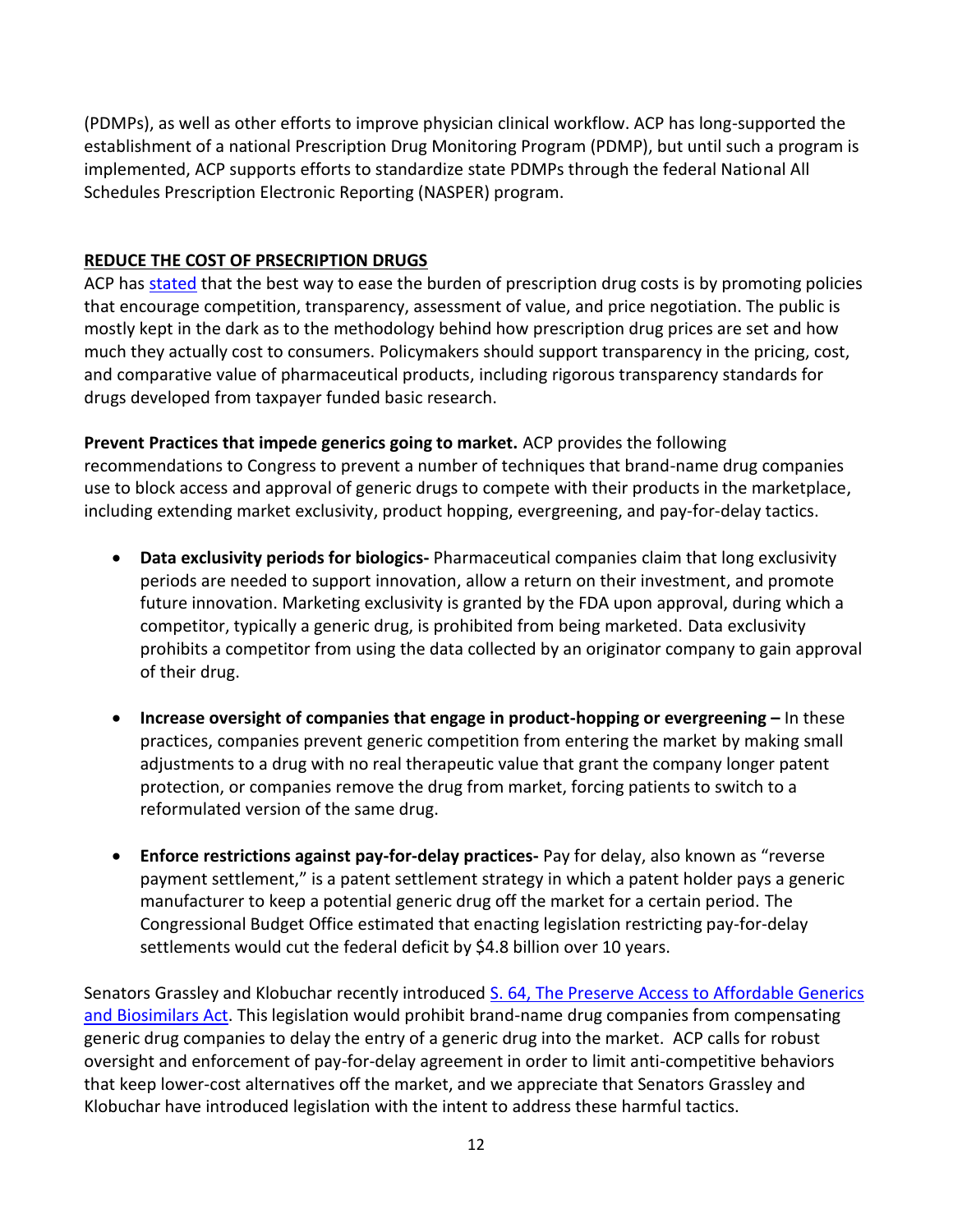**Increase Transparency in the Marketplace.** For decades, pharmaceutical manufacturers have claimed that drug pricing is based on research and development cost and innovation and is well regulated by market forces. The spike in prices and increase in the price of drugs already on the market have made many stakeholders wary, especially because many of these new therapies treat small populations, and there are few data to support that overall health care costs are reduced. In 2018, a number of drug manufacturers announced they would not raise prices on drugs, noting the public concern about increasing drug prices. However, these decisions created a false sense of confidence that the issue was being addressed and in late 2018, most of companies reneged on these announcements and raised the prices of their products.

ACP supported several bills in the last Congress to improve the disclosure of information from pharmaceutical companies concerning their research and development costs and information regarding price increases of their products. These bills include:

- **The Drug Price Transparency in Communications Act-** This legislation, offered by Senator Durbin, would require drug companies to disclose the Wholesale Acquisition Cost of an Rx in Direct-to-Consumer Advertising. We are pleased that a similar measure offered by Senator Durbin to support mandatory price disclosures in DTC ads passed the Senate in the last Congress. ACP also applauds an [announcement](https://www.hhs.gov/about/news/2018/10/15/what-you-need-to-know-about-putting-drug-prices-in-tv-ads.html) by the Department of Health and Human Services (HHS) to issue a new regulation requiring pharmaceutical companies to list prices of their prescription drugs in DTC advertisements.
- **The Fair Accountability and Innovative Research (FAIR) Pricing Act-** This legislation, offered by Senator Baldwin, would require manufacturers to disclose and provide more information about planned drug price increases, including research and development costs.

Congress should also leverage the bulk purchasing power of Medicare and other publicly funded health programs and give these programs the flexibility to negotiate prescription drug prices directly with pharmaceutical companies. Such authority can add to potential cost savings. As prices rise for innovative new drugs and older drugs alike, patients and policymakers are putting an increased emphasis on the concept of value.

Stakeholders should consider novel approaches to value-based decision making including value frameworks, bundled payments, evidence-based benefit design, and elimination of the restriction on the Patient Centered Outcomes Research Institute (PCORI) from considering quality adjusted life years in its research.

Finally, Congress and the administration should curb anti-competitive practices that keep lower-cost alternative drugs off the market and encourage the biosimilar market. Specifically, Congress should support the Creating and Restoring Equal Access to Equivalent Samples (CREATES) Act which aims to stem abuses of risk evaluation and mitigation strategies (REMS) that keep generic competition off the market. There have been anti-competitive practices by a few manufacturers of brand-name drugs to prevent or delay other companies from developing alternative lower-cost products. These few brand-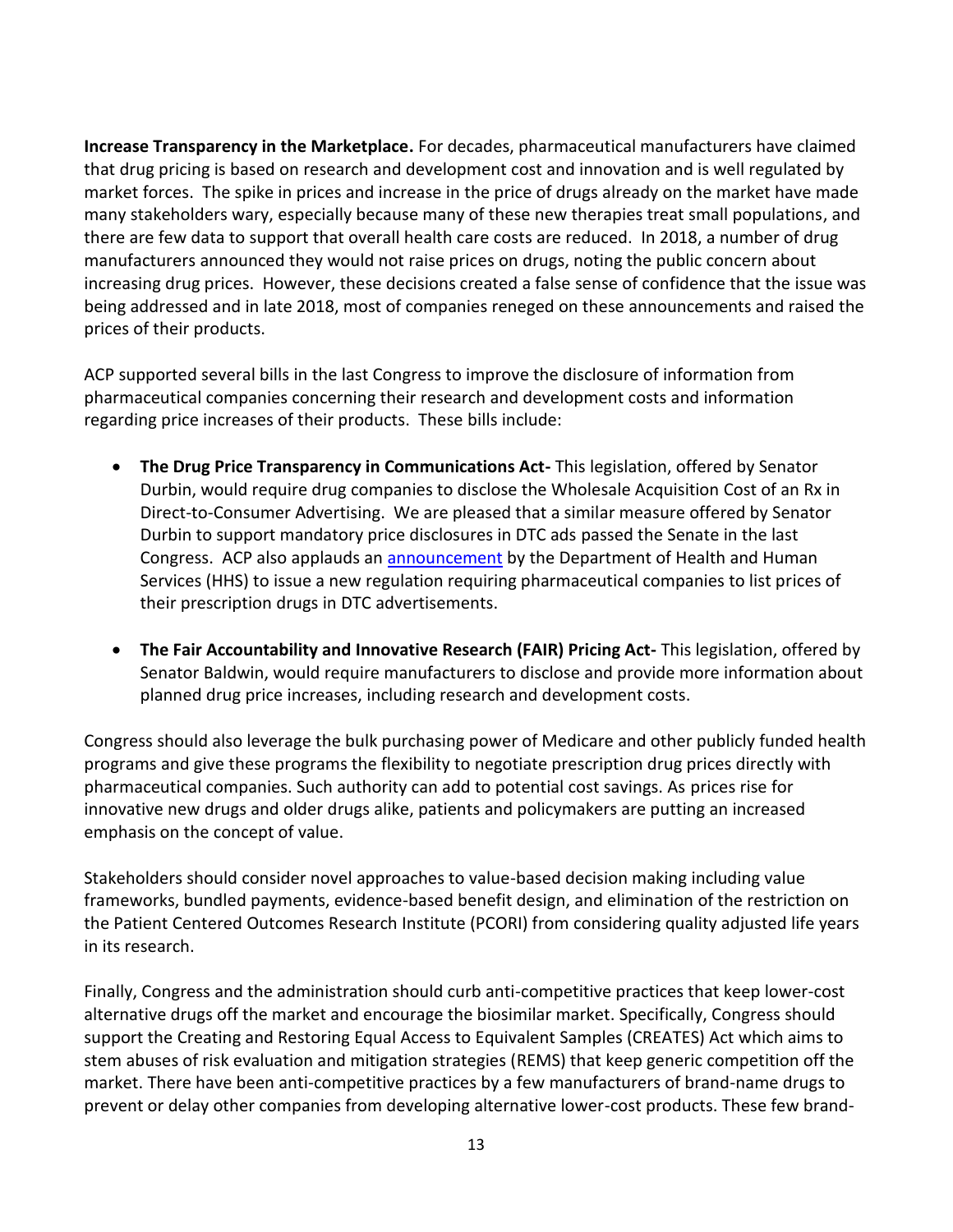name manufacturers utilize the FDA's Risk Evaluation and Mitigation Strategies (REMS) process and its accompanying Elements to Assure Safe Use (ETASU) requirements in a manner that prevents development of lower-cost alternatives. In some instances, the REMS process and ETASU requirements have been used to deny availability of drug samples and participation in FDA safety protocols. Using the REMS process and ETASU requirements in this way by a few brand-name drug companies keeps lower-cost generics and biologicals off of the market, thereby decreasing patient access to lower-cost medications.

 **ACP supports the passage of the Creating and Restoring Equal Access to Equivalent Samples Act-** This legislation was introduced in the last Congress by Senators Grassley, Leahy, Lee, and Klobuchar and was reported out of the Judiciary Committee for consideration by the Senate. We urge Senators to reintroduce and pass this legislation in this Congress. It attempts to stop brand-name companies from misusing the REMS process and ETASU requirements by determining when the denial of adequate samples and impending participation in joint-safety protocol have occurred and creates a process pathway for the lower-cost manufacturer to bring a cause of action in federal court for injunctive relief.

## **CONTINUE TO IMPROVE THE QUALITY PAYMENT PROGRAM (QPP)**

As Medicare's Quality Payment Program (QPP) enters its third year, the administration continues to make improvements to the Merit-based Incentive Payment System (MIPS) to make it more meaningful for clinicians and patients and to create more opportunities for advanced alternative payment models (APMs), particularly those that are physician-led and specialty-focused. ACP embraces the shift from a volume-based payment and delivery system to one of value, accountability, and patient-centered care. The College supported enactment of the Medicare Access and CHIP Reauthorization Act of 2015 (MACRA) and continues to support its goals of promoting high value, patient-centered care, and has been active in providing feedback on implementation priorities to the Centers for Medicare & Medicaid Services (CMS), including most recently our [comments](https://www.acponline.org/acp_policy/letters/acp_comments_on_2019_pfs_qpp_final_rule_2018.pdf) regarding the final rule with revisions to payment policies under the Medicare Physician Fee Schedule (PFS), QPP and other Part B changes for 2019. Following are several top priorities to ensure that implementation of the MIPS program satisfies Congress' original intent to create a unified, streamlined program that facilitates meaningful improvement in patient outcomes while minimizing burden and costs in our system.

- **Through its oversight authority, Congress must ensure CMS does more to streamline reporting requirements and scoring for MIPS.** Currently, the program features four distinct performance categories, each with their own set of unique reporting requirements, reporting timelines, and scoring methodologies. CMS must drastically simplify MIPS scoring by basing point values for individual measures on their relative value to the total MIPS score, taking every opportunity to award cross-category credit and align metrics with other public and private payers, and finalizing a consistent, 90-day minimum reporting period for all categories.
- **Congress should extend the Secretary's discretionary authority to weight the Cost Category to allow sufficient time for an ongoing effort to significantly overhaul existing cost measures.**  CMS is currently overhauling<sup>13</sup> the two core MIPS cost measures to address longstanding concerns related to inappropriate attribution and insufficient risk-adjustment methodologies, as well as adding dozens of new condition-specific cost measures. Practices should not be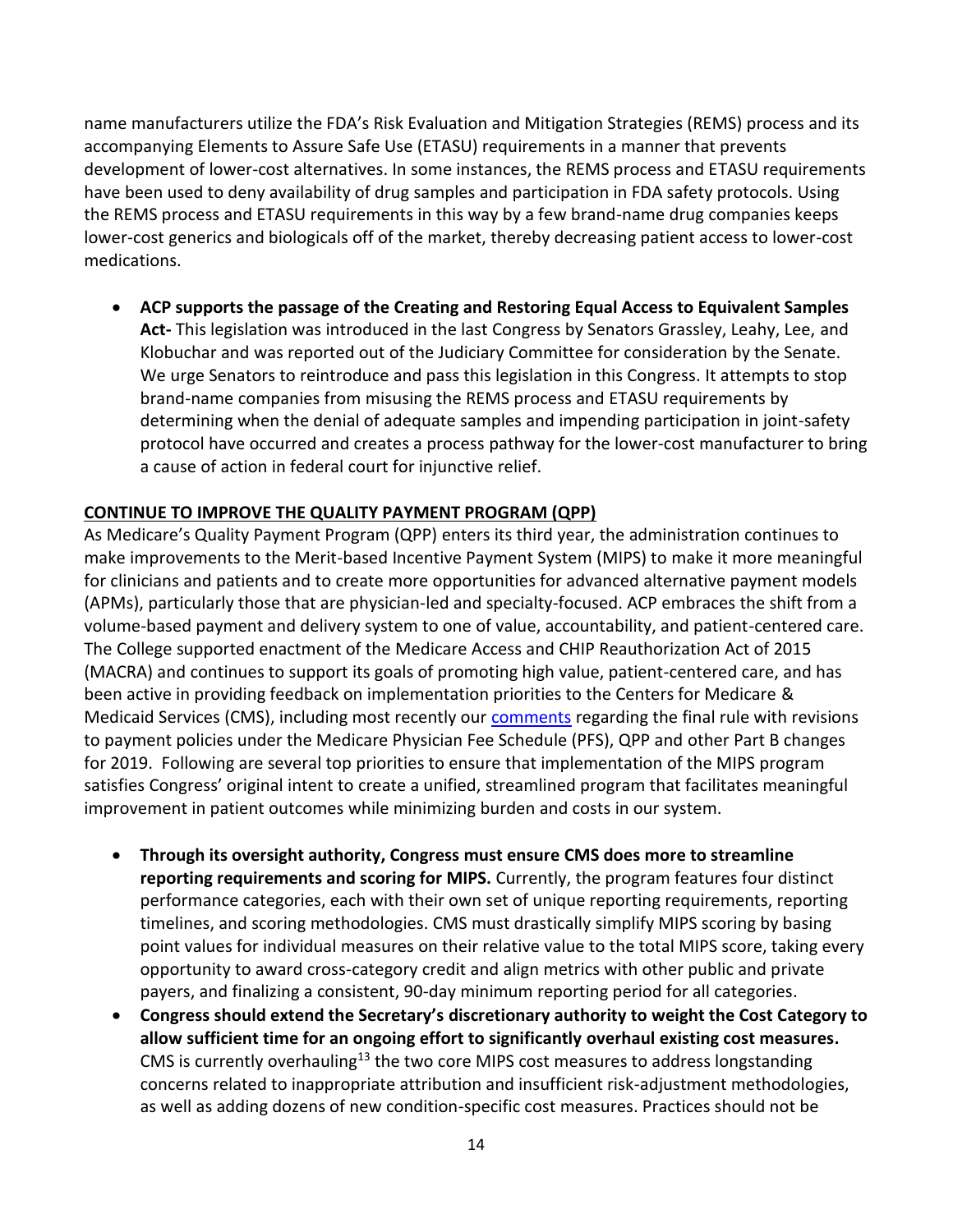evaluated on cost measures that CMS has openly acknowledged are flawed and will hardly resemble their current forms in a few years' time. ACP believes holding clinicians accountable for cost and utilization is important, but it is only productive to do so when the metrics are proven to be accurate and reliable indicators of impact on utilization of health services.

- **CMS must expediently develop more Advanced APMs, particularly for small and specialty practices, including testing and adopting new physician-focused payment models (PFPMs) that have been tested in the private sector and come recommended by the PFPM Technical Advisory Committee (PTAC).** Congress established the Physician Focused Payment Model (PFPM) Technical Advisory Committee (PTAC) in MACRA as a way to expedite the implementation of innovative physician-led APMs that have proven effective in the private sector. Yet, to date CMS has approved none of the dozens of models that the committee has recommended either for full scale implementation or limited scale testing. These models present a real opportunity to meaningfully improve care for patients and achieve savings for the healthcare system, including ACP's own Medical Neighborhood Model, which was developed in partnership with NCQA and requires clinical practice transformation, a mandatory pre-consult system that directs patients to the most appropriate point of care, and improves coordination between specialists, primary care clinicians, and patients.
- **Extend the 5 percent bonus for earning Qualified Participant status in Advanced APMs to continue encouraging participation in APMs beyond 2022.** The 5% lump sum bonus for significant participation in Advanced APMs is set to expire at the end of the 2022 performance year without further Congressional intervention. Unfortunately, participation in Advanced APMs is far behind original projections due in large part to slower than expected development of new national models that qualify as Advanced APMs. Currently, there are only eight Medicare APMs available nationally that quality as Advanced APMs, and one of those is only available in certain geographic regions. ACP is encouraged by indications from the current Administration that more models are coming but at this moment, participation in APMs is far behind where Congress originally envisioned it would be when it passed MACRA. In 2015, the year Congress passed MACRA, the administration had set an aggressive goal of tying half of clinician payments to APMs by the end of 2018. Currently however, only one-third of payments are tied to APMs. In addition, Congress allowed for the All-Payer Combination Option to start in 2019, but CMS will not count private payer models toward this until 2020. To continue fostering the growth of APM participation, which is one of the keys to the success of the QPP, Congress should extend the 5 percent bonus for participating in Advanced APMs for one additional year at a minimum. This would replace the current one year gap in the 2025 performance year during which time Advanced APM participants would receive no bonus and a 0 percent PFS update, while clinicians participating in MIPS would earn up to a 9 percent bonus. It is important that Congress align incentives appropriately to ensure clinicians who are actively putting their payments at risk to participate in these innovate payment models are encouraged, not penalized for their support of value-based reimbursement.
- **CMS should reduce the overall number of measures required for full participation in MIPS and use a flexible set of measures that are proven to be statistically reliable, clinically valid, outcomes focused, and, most importantly, patient-centered.** Clinicians are being evaluated on a minimum of 18 distinct measures, up to 39. These requirements are for Medicare alone; dozens of other payers have their own unique quality reporting requirements. ACP supports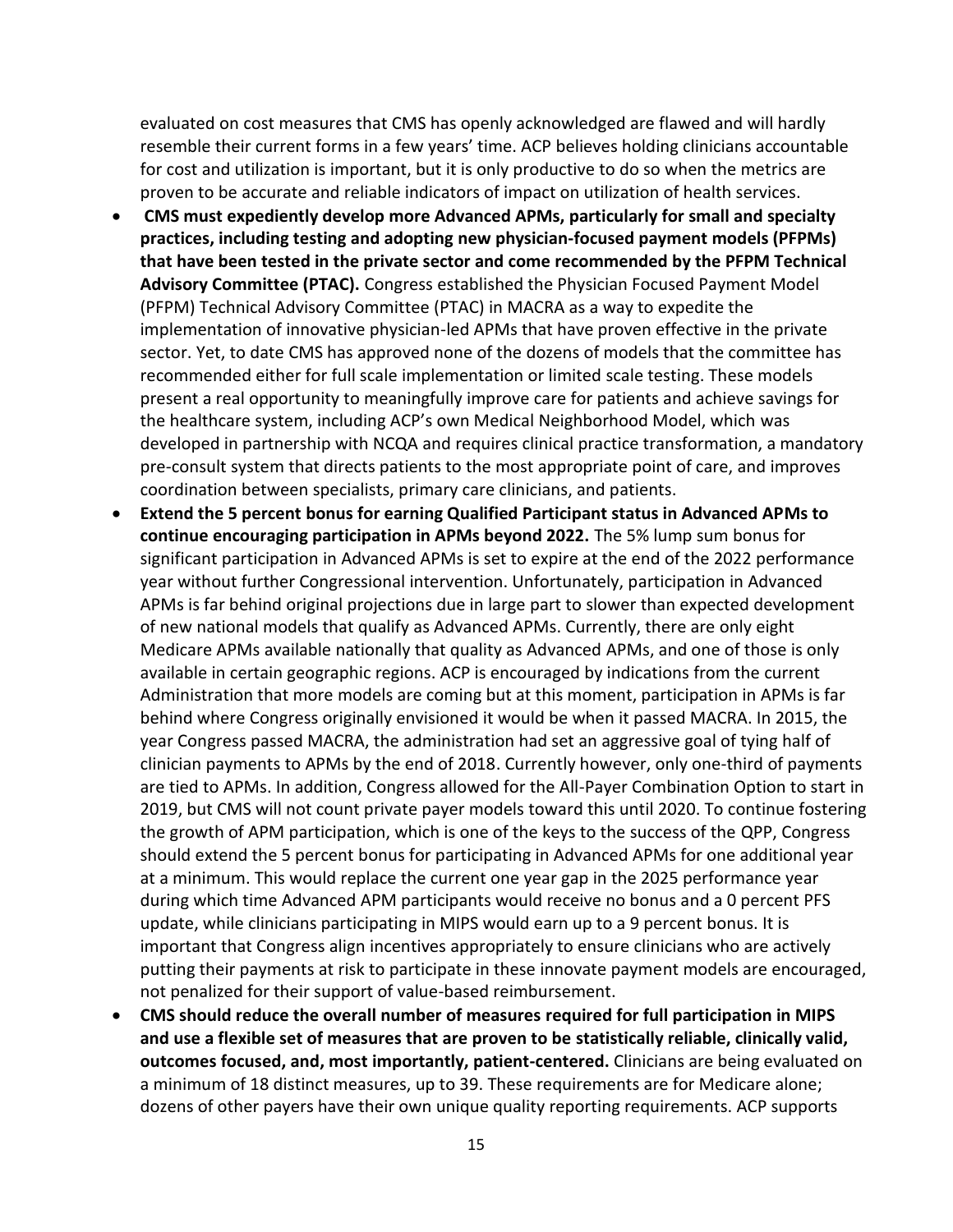holding clinicians accountable for cost and quality outcomes within their control, but the current maze of disjointed check-the-box requirements spreads resources thin, minimizing the ability to meaningfully impact key clinical priority areas while adding unnecessary burden that detracts from patient care. CMS should create a set of evidence-based, outcomes focused measures that hold clinicians to cost and quality standards while allowing flexibility to determine how to most effectively and efficiently do so for their patients that can also be applied across multiple payers. In line with Congress' vision to score using a sliding scale approach, CMS should not award a clinician or group a score of zero for an entire performance category for failure to report one measure, as it currently does for the Promoting Interoperability Category, which measures use of Certified Electronic Health Record Technology. In addition, no clinician should have payments impacted by quality, cost or other measures that do not meet stringent standards for clinical validity, statistical reliability, and that are proven to impact patient outcomes. Unfortunately, ACP's Performance Measurement Committee rated half of 2019 MIPS measures as invalid for one or more of these reasons.<sup>14</sup>

- **Congress should encourage CMS to establish a consistent, transparent process by which to evaluate all current and new measures and should not approve any measures that do not have the support of critical stakeholders,** including ACP's own Performance Measurement Committee, the Core Quality Measures Collaborative, and the Measure Application Partnership (MAP). Ongoing support from patient organizations, clinical specialties, and other stakeholders is absolutely essential to the responsible development and maintenance of clinically accurate, patient-centered measures.
- **CMS must implement policies to level the playing field between small and large practices,** including establishing separate Advanced APM Qualified Participant (QP) and MIPS performance thresholds and providing in-kind or financial support to invest in new technologies. In 2017, the average MIPS performance scores for small practices was 20 points lower than large practices.<sup>15</sup> While it is important to encourage all practices, including small practice, to transition to value-based reimbursement, it is unreasonable to expect small practices to achieve transformation at the same proportion or same speed when they simply do not have the same level of administrative support or financial capital to invest in EHRs and other expensive technologies that facilitate successful participation in the program.
- **To continue facilitating the transition to value-based reimbursement, it is critical that Congress extends the 0.5% Medicare payment update beyond the 2019 performance year.**  Due in large part to the lack of available APMs, participation in APMs is well behind where CMS and Congress originally envisioned when MACRA was passed. In 2015 and through 2019, PFS payment rates are set to update by 0.5% annually before being frozen for five years (2020- 2025). Congress delayed and modified the misvalued code process for 2019 in the Bipartisan Budget Act of 2018, because there are simply not enough services with sufficient volume left to review and revalue. In the recent past, Medicare has repeatedly fallen short of the misvalued code target and the scheduled 0.5 percent payment increase has been reduced year after year as a result. In fact, the application of the misvalued code policy has resulted in a total payment increase of 0.7 percent from 2015-2018, less than half of what was called for under MACRA. ACP urges Congress to do everything possible in the future to ensure positive and stable updates to physicians to support their transition to new delivery models, as Congress intended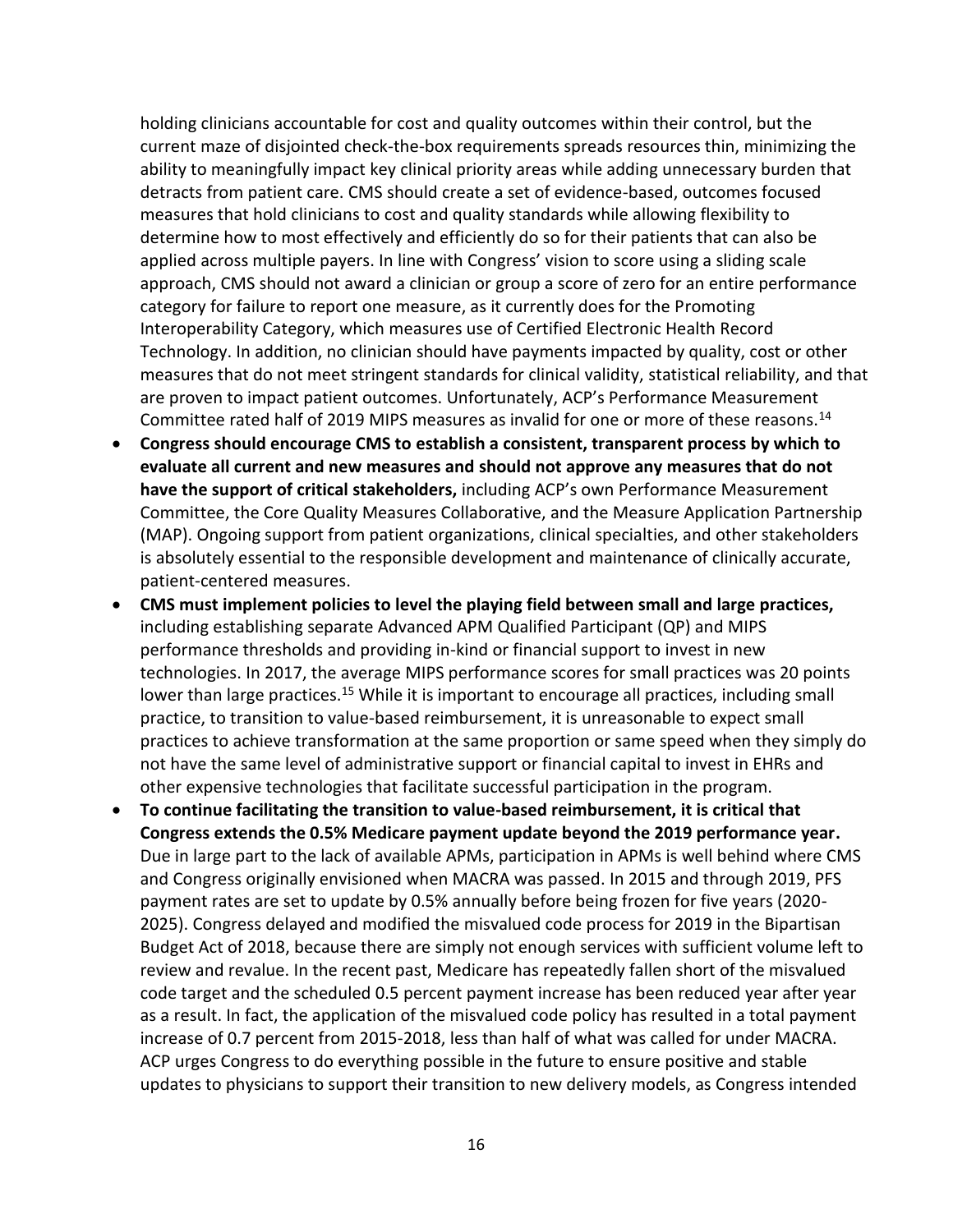under the MACRA law. Accordingly, we urge Congress to extend the 0.5 percent payment update.

- **ACP supports required use of 2015 Certified Electronic Health Record Technology (CEHRT).**  However, given the release of ONC's Interoperability and Information Blocking proposed regulation, and the numerous updates to the Health IT Certification program contained with the proposed regulation, we strongly reiterate our previous concerns around rushing implementation timelines to meet regulatory requirements. The College recommends that CMS allow at least six months, if not a full year, for implementation of upgraded health IT systems before clinicians are graded on their use of the new technology. Moving to more up-to-date standards and functions is important, but it is important physicians have adequate time to train clinical staff and test and implement the upgrades once the new versions of 2015 CEHRT are available from their vendors to help ensure a smooth transition to the new technology.
- **ACP appreciates changes to streamline scoring within the Promoting Interoperability Performance Category**. However, ACP strongly recommends that the Agency considers additional refinements to further improve flexibility and reduce burden including incorporating a broader list of optional health IT activities from which clinicians can choose and eliminating the use of required "all-or-nothing" EHR functional-use measures.

### **CONCLUSION**

ACP sincerely appreciates Chairman Alexander and Ranking Member Murray for this request for information and for the shared bipartisan commitment to contain health care costs and to ensure that patients have access to quality primary care services. We appreciate the HELP Committee inviting input from the health-care community, and our hope is that the information we shared will provide the committee with a clinician perspective. We stand ready to continue to serve as a resource and welcome the opportunity to continue to work with you in developing policy on health-care costs during the 116th Congress. Please contact Jared Frost, Senior Associate, Legislative Affairs, by phone at (202) 261-4526 or via email at *jfrost@acponline.org* with any further questions or if you need additional information. Thank you.

<sup>&</sup>lt;sup>1</sup> American College of Physicians. How Is a Shortage of Primary Care Physicians Affecting the Quality and Cost of Medical Care? Page Accessed at [https://www.acponline.org/acp\\_policy/policies/primary\\_care\\_shortage\\_affecting\\_hc\\_2008.pdf](https://www.acponline.org/acp_policy/policies/primary_care_shortage_affecting_hc_2008.pdf)  $<sup>2</sup>$  Ibid.</sup>  $\overline{\phantom{a}}$ 

<sup>3</sup> Allan H. Goroll, MD. JAMA Internal Medicine. Does Primary Care Add Sufficient Value to Deserve Better Funding? Accessed at: <https://jamanetwork.com/journals/jamainternalmedicine/article-abstract/2721034>

<sup>4</sup> American College of Physicians. Improving Health Care Efficacy and Efficiency Through Increased Transparency. Philadelphia: American College of Physicians; 2017: A Position Paper. Page 2. Accessed at [https://www.acponline.org/acp\\_policy/policies/improving\\_health\\_care\\_efficacy\\_and\\_efficiency\\_through\\_increased\\_transp](https://www.acponline.org/acp_policy/policies/improving_health_care_efficacy_and_efficiency_through_increased_transparency_2017.pdf) [arency\\_2017.pdf](https://www.acponline.org/acp_policy/policies/improving_health_care_efficacy_and_efficiency_through_increased_transparency_2017.pdf)

<sup>&</sup>lt;sup>5</sup> American College of Physicians. Improving Health Care Efficacy and Efficiency Through Increased Transparency. Philadelphia: American College of Physicians; 2017: A Position Paper. Page 1.

<sup>6</sup> Ibid. Page 2 and 13.

 $<sup>7</sup>$  Ibid. Page 13.</sup>